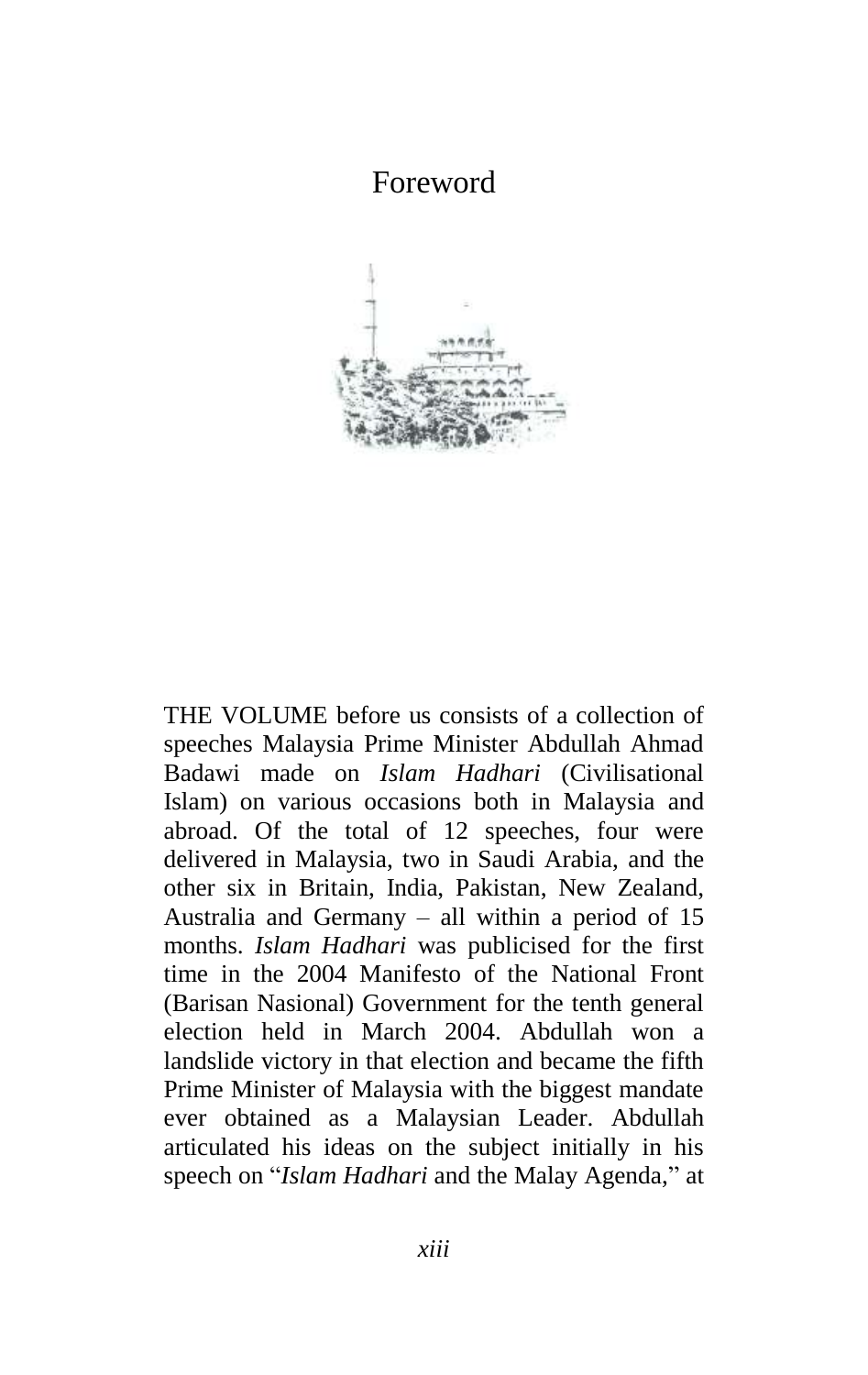the United Malays National Organisation (UMNO) General Assembly on September 23, 2005 in Kuala Lumpur. In that speech, which is the most detailed chapter in this book (pp. 1-29), the Prime Minister spoke at length on the Malay predicament, issues of poverty and disequilibrium in the distribution of wealth and opportunities among the ethnic groups of Malaysia. He called for a change of mindset among Malays, asking them to attempt that change within the framework of *Islam Hadhari*. Since its approval by UMNO and the Barisan, *Islam Hadhari* became a policy programme of Abdullah's administration that seeks to integrate Islamic principles on governance and people's welfare in a multireligious society as I elaborate below.

About a week after UMNO General Assembly, Abdullah delivered his second most comprehensive address at the Oxford center for Islamic Studies in the United Kingdom entitled "Islam, Malaysia and the Wider World" (pp.31-51), where he underscored, among other issues, the urgency of international conflict resolution among Muslim nations. In his capacity as the standing chairman of both of the Organisation of the Islamic Conference (OIC) and that of the Non-Aligned Movement (NAM), the Prime Minister proposed Malaysia as a centre of conflict resolution. It was a rare combination and a unique show of trust in Malaysia for it to be chosen simultaneously as the chair of both the OIC and NAM.

The foregoing two speeches mark the genesis of *Islam Hadhari,* articulating its principles and objectives, and provide a comprehensive coverage of issues facing Malaysia and the Muslim nations. Abdullah also offers his insight for a constructive engagement and dialogue between the Islamic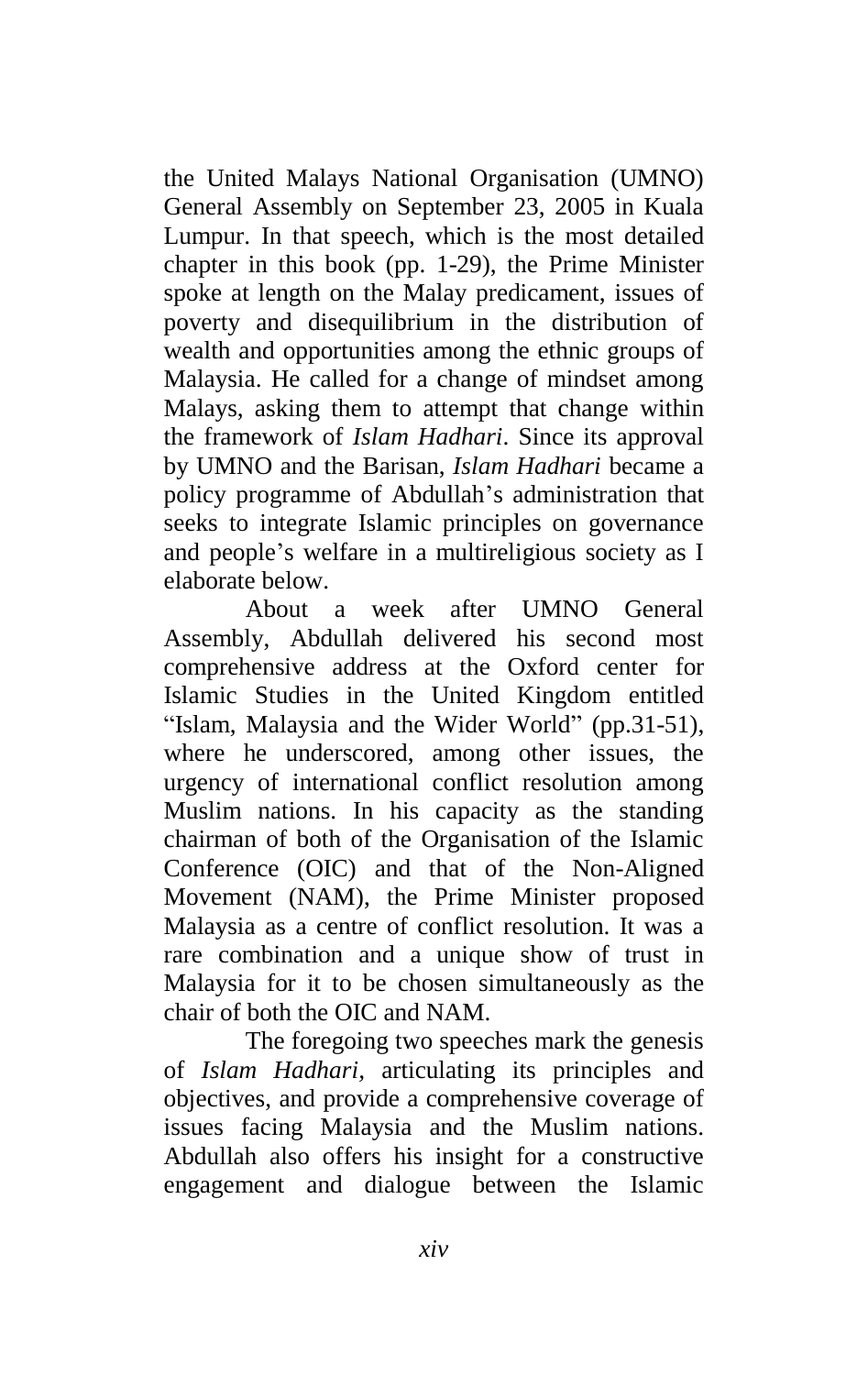nations and the west under the auspices of the United Nations. This was necessary in view especially of the turbulent course of events in recent years that clouded the climate of understanding between the Western and Islamic nations.

Throughout the book, Abdullah speaks on issues of poverty, disease, illiteracy and capacity building in necessary human and financial resources in the OIC countries. These are also the themes particularly of the two chapters of this book respectively entitled "The Challenges Confronting Muslim Nations" (pp. 65-75) and "The Capacity-Building Programme for OIC Countries" (pp. 95-104) where he rightly calls the campaign against poverty and disease a veritable *jihad* for contemporary Muslims. In yet another chapter entitled "Self-Reliance in Vaccine Production in the Islamic World" (pp. 129-133), the Prime Minister gives a graphic account of the scale of infant mortality in vast numbers due to measles, malaria, respiratory infections, etc., and emphasizes the vital role of science and cooperation in vaccine production among the OIC countries.

Abdullah repeatedly conveys the message that good governance and accountability constitute at one the most pressing and the most challenging tasks facing the Muslim nations, and that progress on this front can contribute significantly to the reduction of poverty and violence on the global scale. Good governance is a recurrent theme in this book, which also devotes two separate chapters to this subject entitled "*Islam Hadhari* and Good Governance" (pp. 105-115) and "Ethics and Integrity" (pp. 135-145) respectively. The Prime Minister informs his audiences abroad of the launch by his administration of an extensive anti-corruption campaign in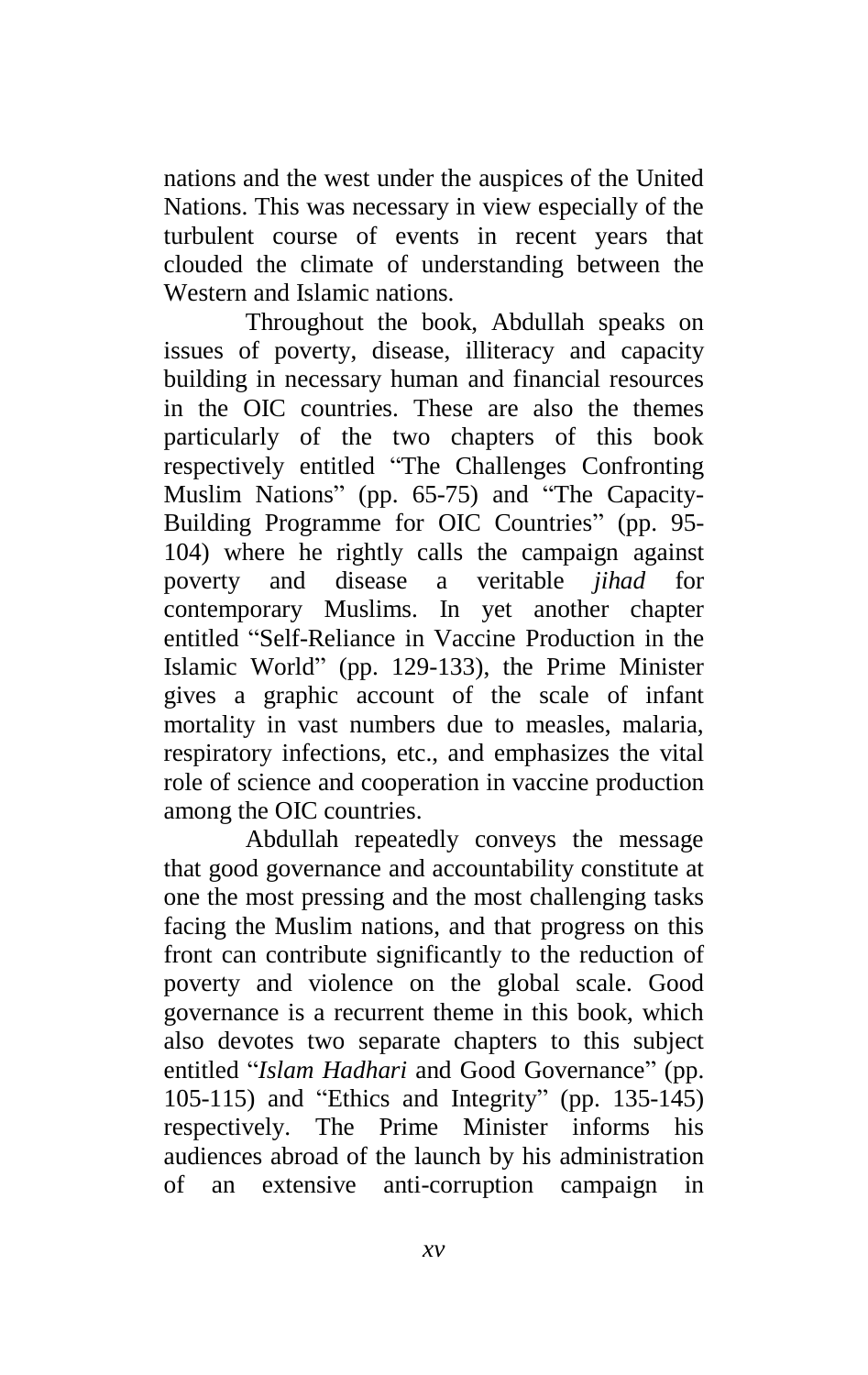Malaysia. He denounces terrorism in all forms and calls on the international community, the media and NGOs to cooperate on the pressing issues of world peace, security and violence especially in Palestine and Iraq.

Abdullah speaks with a clear voice imbued with optimism, commitment and sincerity in his appeal for a common future and predicament of the human race. Almost throughout this book, he takes for his audience not only the Malaysians, nor even Muslims, but people of all faiths and races across national and geographical divides. In almost every campaign that he proposes for the OIC countries, he pledges the cooperation and commitment of his own country and administration to stand ready for service to the *ummah* and play an active role therein.

In his discourse on *Islam Hadhari,* Abdullah shows that it is entrenched in mainstream Islamic principles and doctrines. He cites passages from the Quran and *hadith* as well as referring to a large number of principles including *fardu 'ain* (personal obligation), *fardu kifayah* (collective obligation), *ijtihad* (original thinking and interpretation), *maqasid al-shariah* (goals and objectives of *Shariah*), *tajdid*  (renewal), *islah* (reform), *amanah* (trust), *'adl* (justice) and *itqan* (excellence in the workplace). His calls for cooperation in the quest for peace and development are buttressed by the Islamic principles of *ukhuwwah Islamiyyah* (Islamic brotherhood), *taawun* (cooperation) and unity within the *ummah*, that is, the faithful community in Islam. Abdullah urges Muslims to wage a resolute campaign against corruption by recourse to *muhasabah* (accountability and self-interrogation) and campaign against the agents of corruption (*mufsidoon)*.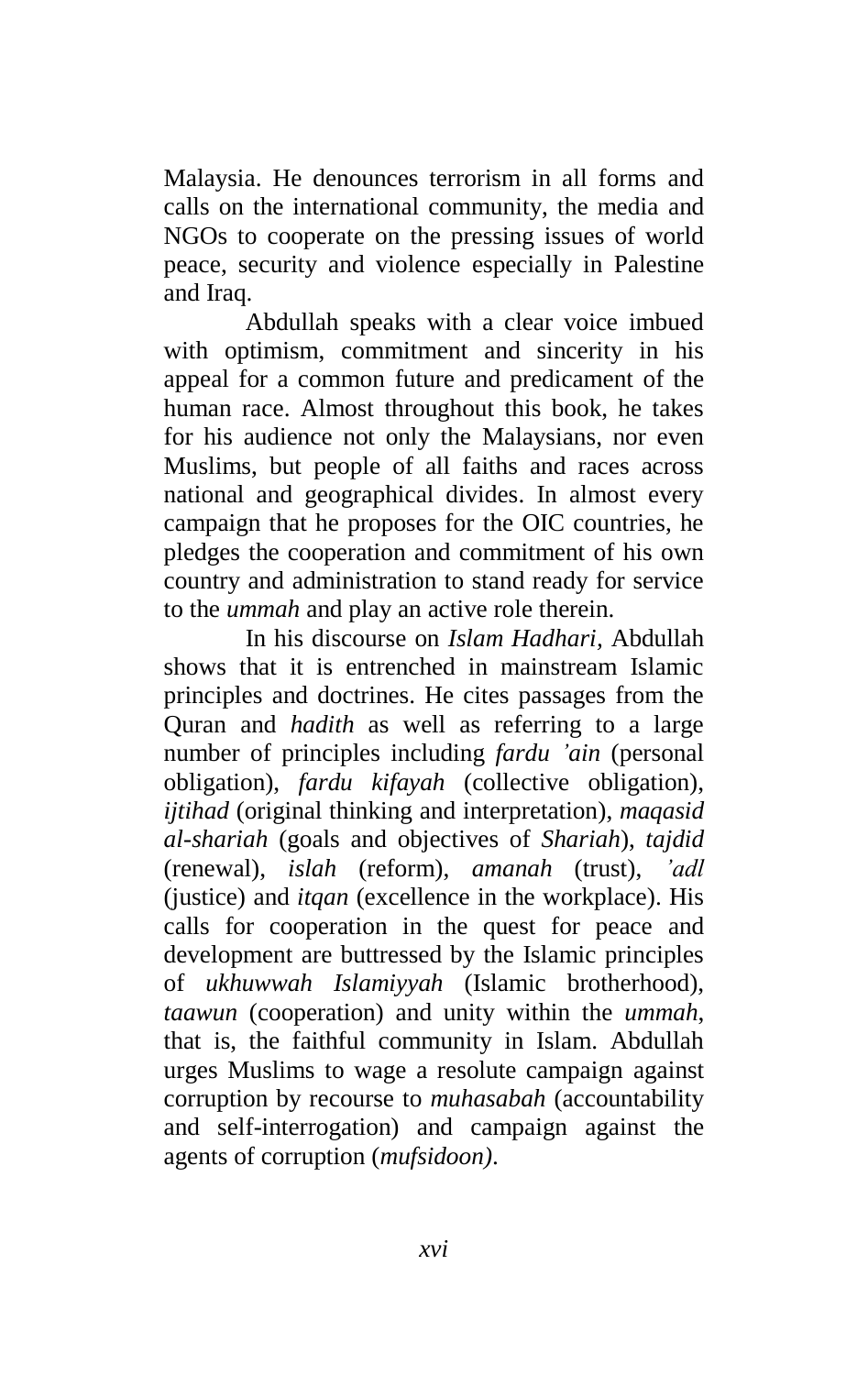Yet on more than one occasion Abdullah calls for the advancement of a more open Islamic discourse within the *ummah* to engage in selfcriticism and renewal. In his speech in Oxford entitled "Islam, Malaysia and the Wider World" (pp. 31-51), he stated specifically that "Malaysia will invite Muslim Scholars from all over the world to initiate the process of intellectual reform and renewal." He added, however, that this will not be easy to achieve and one may well expect initial opposition along the way.

The Prime Minister delivers his message elegantly while focusing on substance, indeed on the most challenging issues of our age, and everywhere he conveys a sense of togetherness with his audience such that aspires engagement and positive sentiment. The reader will note his skill and statesmanship in delivering a heavy message with a light touch thanks to his clarity, humility and conviction.

This book will serve to provide an authoritative source on *Islam Hadhari* and Abdullah's ideas on the subject. Without a handy collection of statement as we now have on this volume, ambiguity and confusion in the understanding of *Islam Hadhari* could be expected to persist. It is equally important to have a full collection of all the original statements of the Prime Minister now available in the English language for the benefit of international reads of *Islam Hadhari.* A convenient translation of this volume in Malay and Arabic languages would be advisable.

I would like to recount at this juncture something my own experience relating to *Islam Hadhari*. I was a panellist in early November 2005 at an international conference in Bahrain on "Muslim Democrats and Islamic Governance," organised by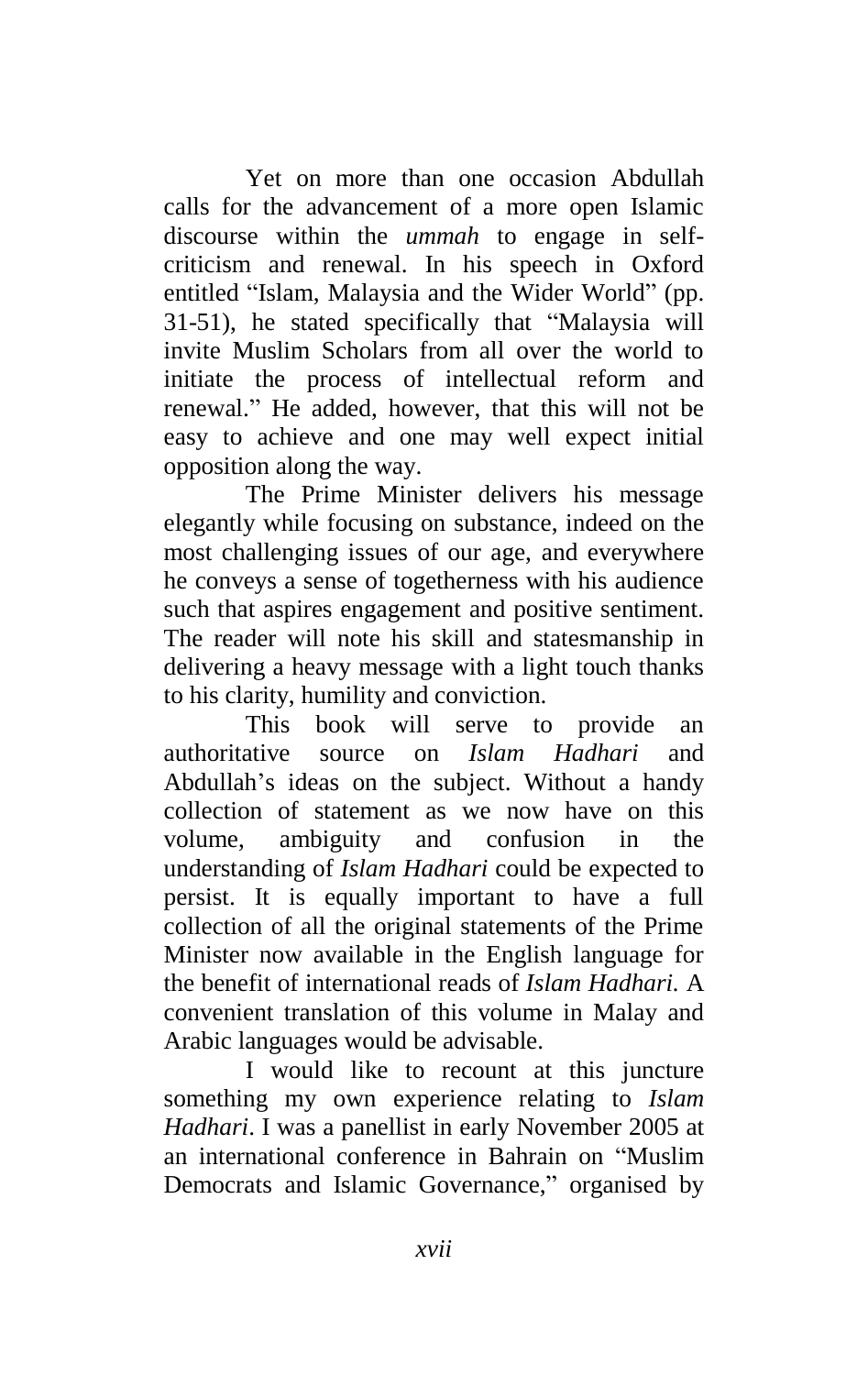the Arab chapter of the World Economic Forum. This was a gathering of corporate leaders in the Arab World and I was briefed by the organizers that they were somewhat apprehensive of the idea of Islamic state and its possible effects on their businesses. In my address I said to my large audience that I will not speech about the Islamic state to them but will instead talk about Islamic values in governance, and I said that this was the approach Malaysia's Prime Minister had taken in his articulation of *Islam Hadhari*. It was time for us perhaps to focus on meaning and substance rather than names and labels and approach Islamic governance through the values for which it stands – which is what really matters in any case. I then explained *Islam Hadhari* in some detail and I am pleased to say that the response I had was reassuring. Many participants in that conference asked me personally to send them more information on *Islam Hadhari*. A book such as this would have been an ideal response to that request than the miscellaneous writings I was able to send to them.

My initial response, after reading the full text, was a sense of quiet optimism over what I thought would make a welcome difference. My longstanding involvement in the study of Islam has made me sharply aware of the gap that had developed, in the aftermath of colonialism, between Islamic teachings and the prevailing pattern of governance. Under the spell of Western constitutional ideas and principles, Muslim government leaders spoke of Islamic values but often found themselves overwhelmed by a different legacy. During the decades of Islamic revivalism in the latter part of the  $20<sup>th</sup>$  century, the rhetoric of change developed to an advanced level without any breakthrough in the familiar pattern of governance. In *Islam Hadhari* I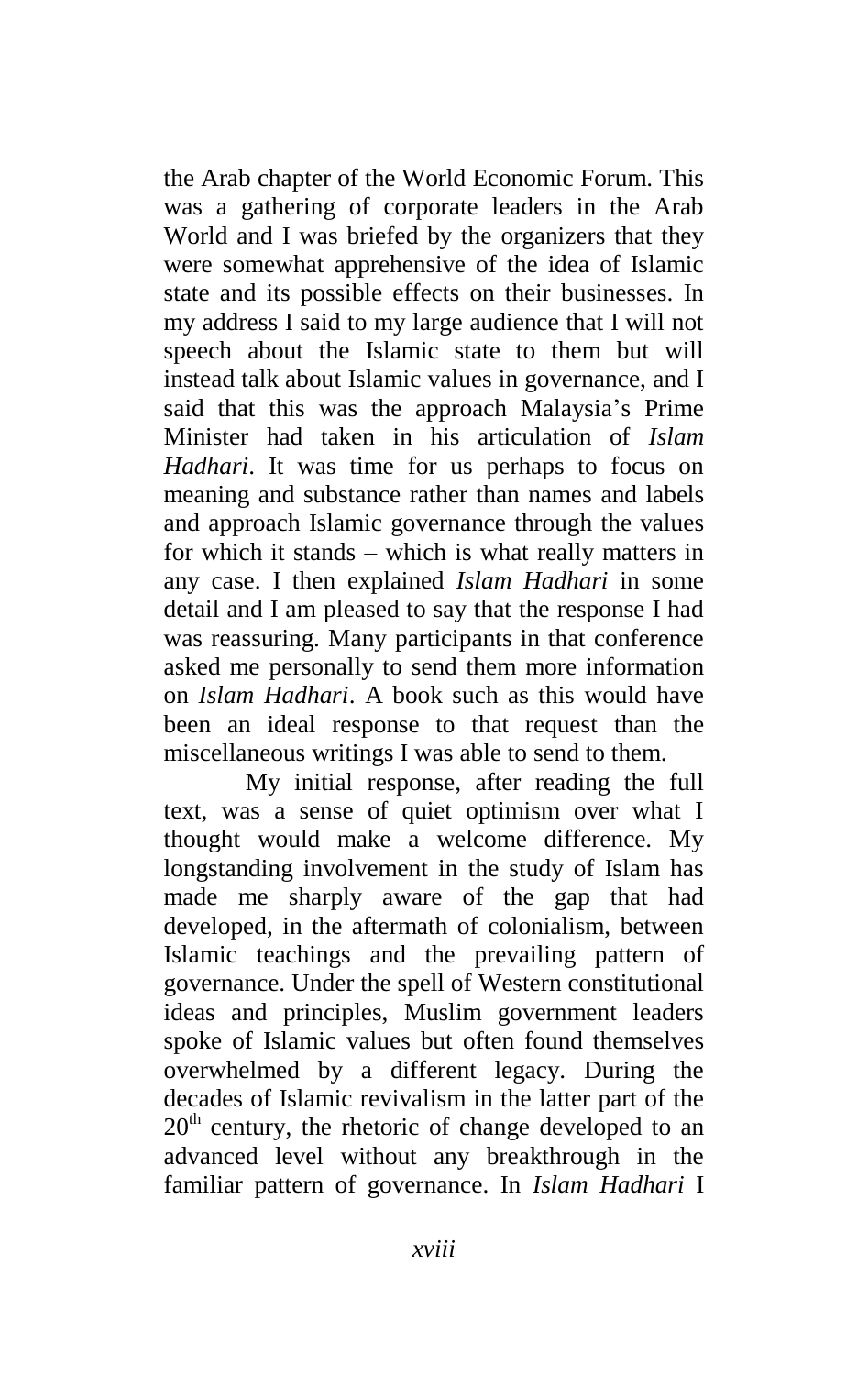saw a different message, one of a carefully blended composition of principles of practical relevance by a Muslim leader, with a voice of his own, that commits his government to integration of Islamic welfare ideas into a policy programme.

I have also been aware that the much-talkedabout Islamic state has in the past been almost totally dominated by a dogmatic mentality and an attachment to Islam that hardly extended to addressing the welfare needs of the people. By contrast, *Islam Hadhari* is distinguished by offering "A Model Approach for Development and Progress." It is an action-oriented programme of impeccable grounding in mainstream Islamic principles. The fact that a Malaysian leader offers it also gives credibility and substance to Malaysia's profile as a showcase and a moderate influence among the world Muslims. Yet there are challenges within the *ummah* such that one can hardly take for granted that *Islam Hadhari* would be well-received at face value by Malaysia's neighbours or the Arab world. People are obviously hesitant until they are persuaded by tangible results of a new idea and programme.

The Prime Minister sets for himself a challenging agenda of momentous significance and has naturally raised expectations among the Muslims and non-Muslims of Malaysia and the outside world for tangible results. The prospect of constructing a "just and trustworthy government," only one of the ten principles of *Islam Hadhari,* is by itself a momentous challenge. Abdullah needs a receptive public to help him in his noble task of stewardship to Malaysia that would also elevate Malaysia's profile as an example of good governance. Malaysia's success in this initiative would mark an historic